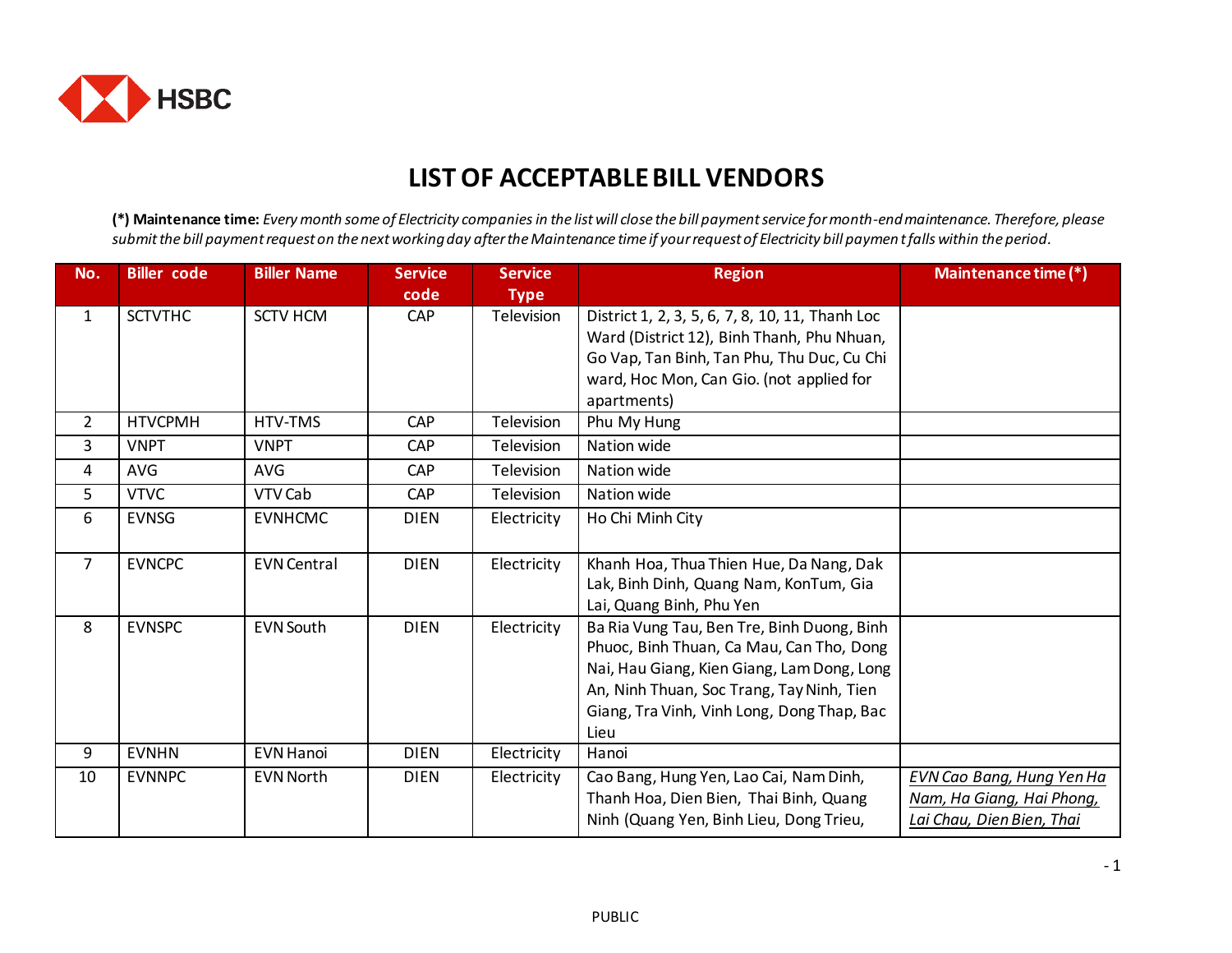|    |               |                         |               |                             | Uong Bi city, Ha Long city, Van Don, Tien<br>Yen), Tuyen Quang, Bac Giang, Hai Phong,<br>Ha Tinh, Son La, Phu Tho, Lai Chau, Nghe<br>An, Lao Cai, Ha Nam, Ha Giang, Yen Bai,<br>Hoa Binh, Thai Nguyen | Binh, Tuyen Quang, Phu Tho,<br>Yen Bai, Thai Nguyen: the<br>last working day of the<br>month.<br><b>EVN Quang Ninh (Uong Bi</b><br>city, Ha Long city, Van Don,<br>Tien Yen): the last working<br>day of the month.<br><b>EVN Quang Ninh (including</b><br><b>Binh Lieu, Dong Trieu, Quang</b><br>Yen, Tien Yen): 02 last<br>working day of the month<br><b>EVN Nghe An, Ha Tinh, Nam</b><br>Dinh, Hoa Binh, Son La: 02<br>last working day of the<br>month. |
|----|---------------|-------------------------|---------------|-----------------------------|-------------------------------------------------------------------------------------------------------------------------------------------------------------------------------------------------------|--------------------------------------------------------------------------------------------------------------------------------------------------------------------------------------------------------------------------------------------------------------------------------------------------------------------------------------------------------------------------------------------------------------------------------------------------------------|
| 11 | <b>SPT</b>    | <b>SPT</b>              | <b>DTCDCD</b> | Land line                   | Ho Chi Minh City                                                                                                                                                                                      |                                                                                                                                                                                                                                                                                                                                                                                                                                                              |
| 12 | <b>SST</b>    | NEWLIFE-Nam<br>SAIGON   | <b>DTCDCD</b> | Land line                   | Phu My Hung                                                                                                                                                                                           |                                                                                                                                                                                                                                                                                                                                                                                                                                                              |
| 13 | <b>VNPT</b>   | <b>VNPT</b>             | <b>DTCDCD</b> | Land line                   | Nation wide                                                                                                                                                                                           |                                                                                                                                                                                                                                                                                                                                                                                                                                                              |
| 14 | <b>VINASG</b> | Vinaphone               | <b>DTDDTQ</b> | Mobile<br>phone<br>Postpaid | Nation wide                                                                                                                                                                                           |                                                                                                                                                                                                                                                                                                                                                                                                                                                              |
| 15 | <b>FPTSG</b>  | FPT Telecom             | <b>NET</b>    | Internet                    | Nation wide                                                                                                                                                                                           |                                                                                                                                                                                                                                                                                                                                                                                                                                                              |
| 16 | <b>HTVTMS</b> | HTV-TMS                 | <b>NET</b>    | Internet                    | Ho Chi Minh City                                                                                                                                                                                      |                                                                                                                                                                                                                                                                                                                                                                                                                                                              |
| 17 | <b>SPT</b>    | <b>SPT</b>              | <b>NET</b>    | Internet                    | Ho Chi Minh City                                                                                                                                                                                      |                                                                                                                                                                                                                                                                                                                                                                                                                                                              |
| 18 | <b>SST</b>    | NEWLIFE -<br>Nam SAIGON | <b>NET</b>    | Internet                    | Ho Chi Minh City                                                                                                                                                                                      |                                                                                                                                                                                                                                                                                                                                                                                                                                                              |
| 19 | <b>VNPT</b>   | <b>VNPT</b>             | <b>NET</b>    | Internet                    | Nation wide                                                                                                                                                                                           |                                                                                                                                                                                                                                                                                                                                                                                                                                                              |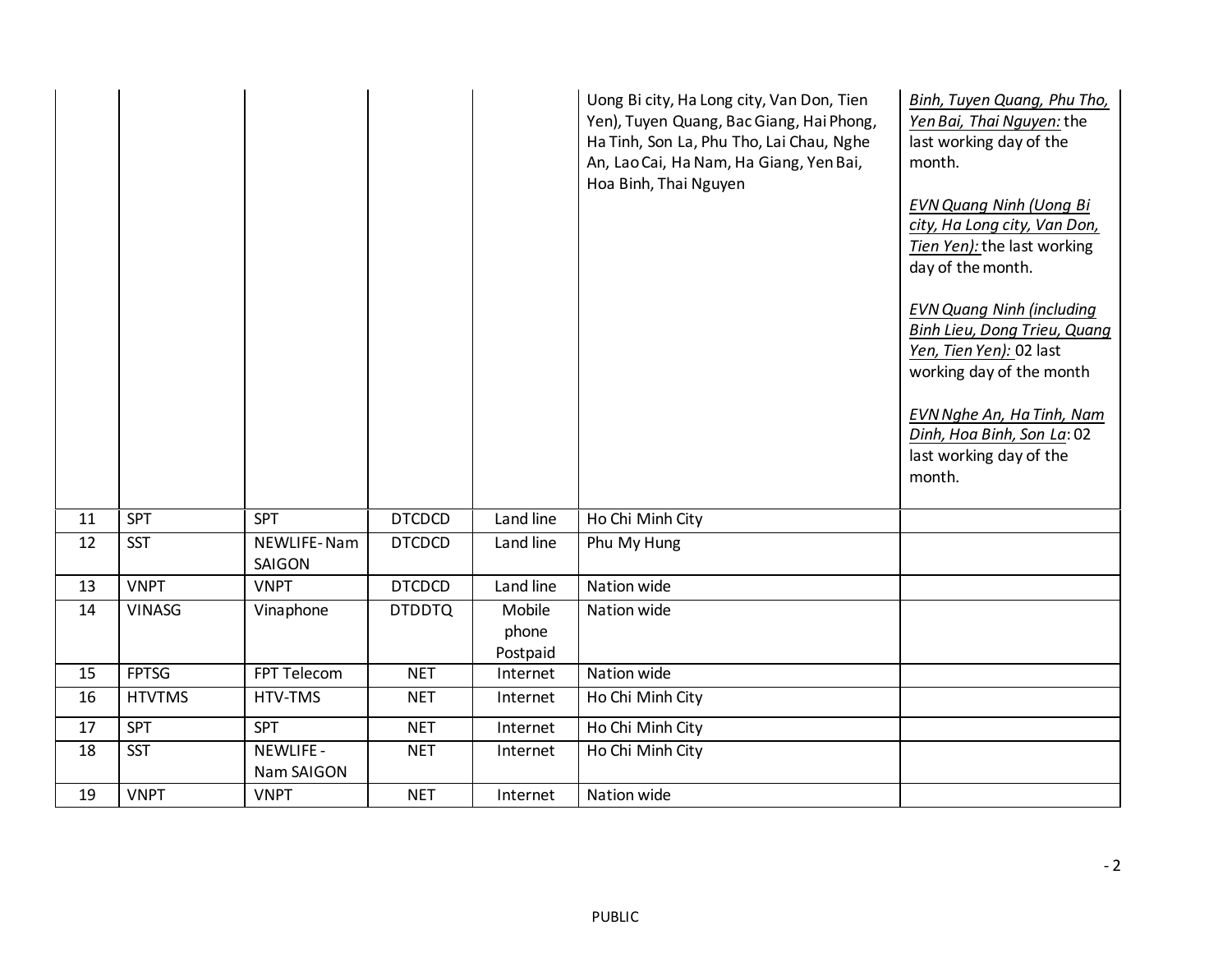| 20 | <b>BT</b>          | Cap nuoc Ben<br>Thanh         | <b>NUOC</b> | Water | District 1, 3 (except ward 12, 13, 14)                                                                                          |  |
|----|--------------------|-------------------------------|-------------|-------|---------------------------------------------------------------------------------------------------------------------------------|--|
| 21 | CL                 | Cap nuoc Cho<br>Lon           | <b>NUOC</b> | Water | District 5, 6, 8, Binh Tan                                                                                                      |  |
| 22 | <b>CNNB</b>        | Cap nuoc Nha<br>Be            | <b>NUOC</b> | Water | District 4, 7, Nha Be, Can Gio                                                                                                  |  |
| 23 | <b>CNTA</b>        | Cap nuoc<br>Trung An          | <b>NUOC</b> | Water | District 12, Go Vap (except ward 1), Hoc<br>Mon                                                                                 |  |
| 24 | <b>CNTD</b>        | Cap nuoc Thu<br>Duc           | <b>NUOC</b> | Water | District 2, 9, Thu Duc                                                                                                          |  |
| 25 | <b>CNTH</b>        | Cap nuoc Tan<br>Hoa           | <b>NUOC</b> | Water | Tan Binh, Tan Phu                                                                                                               |  |
| 26 | GD                 | Cap nuoc Gia<br>Dinh          | <b>NUOC</b> | Water | Binh Thanh, Phu Nhuan, district 3 (ward<br>12,13,14), Go Vap district (ward 1)                                                  |  |
| 27 | PHT                | Cap nuoc Phu<br>Hoa Tan       | <b>NUOC</b> | Water | District 10, 11, Tan Phu - Phu Trung ward                                                                                       |  |
| 28 | <b>CNHUE</b>       | Cap nuoc Hue                  | <b>NUOC</b> | Water | Thua Thien Hue                                                                                                                  |  |
| 29 | <b>CNDNAI</b>      | Cap nuoc Dong<br>Nai          | <b>NUOC</b> | Water | Dong Nai (all districts except Long Khanh<br>and Nhon Trach)                                                                    |  |
| 30 | <b>CNLK</b>        | Cap nuoc Long<br>Khanh        | <b>NUOC</b> | Water | Long Khanh District, administrative zone<br>and Dau giay cross belonged Xuan Thanh<br>ward, Thong Nhat ward - Dong Nai province |  |
| 31 | <b>CNNTR</b>       | Cap nuoc<br>Nhon Trach        | <b>NUOC</b> | Water | Nhon Trach district                                                                                                             |  |
| 32 | <b>DVCNDONGNAI</b> | DVXD Cap<br>nuoc Dong Nai     | <b>NUOC</b> | Water | Region applied: Tan Van ward, Buu Hoa,<br>Hoa An, Tan Hanh - Bien Hoa city, Dong Nai                                            |  |
| 33 | <b>CNVT</b>        | Cap nuoc Ba<br>Ria - Vung Tau | <b>NUOC</b> | Water | Ba Ria - Vung Tau                                                                                                               |  |
| 34 | <b>CNPHUMY</b>     | Cap nuoc Phu<br>My            | <b>NUOC</b> | Water | Phu My town, Ba Ria - Vung Tau                                                                                                  |  |
| 35 | <b>CNDN</b>        | Cap nuoc Da<br>Nang           | <b>NUOC</b> | Water | Danang                                                                                                                          |  |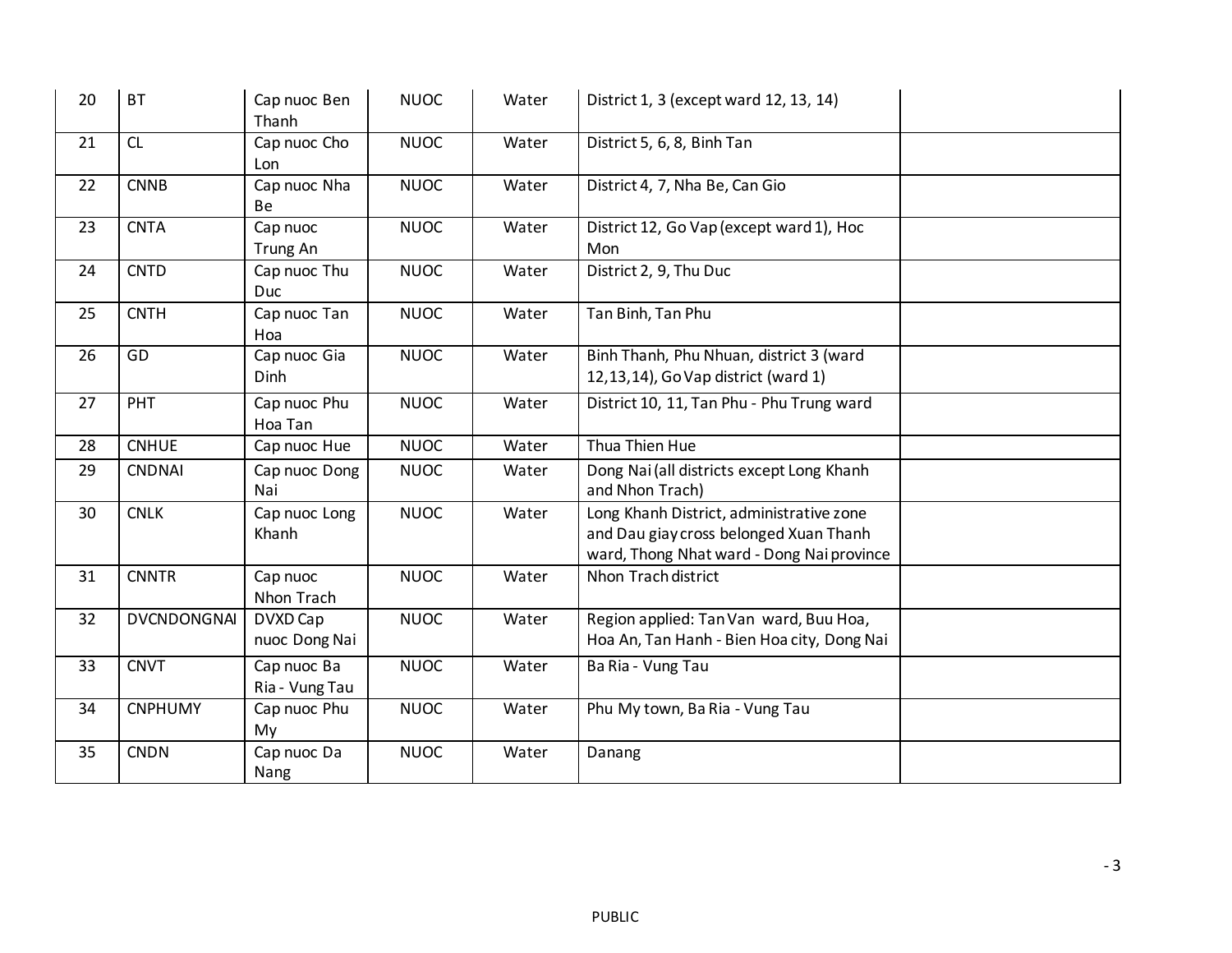| 36 | <b>CNNTHON</b>    | XN Cap Nuoc<br>Sinh Hoat<br>Nong Thon | <b>NUOC</b> | Water | <b>Binh Chanh</b>                                                                                                                                                                                                                                        |
|----|-------------------|---------------------------------------|-------------|-------|----------------------------------------------------------------------------------------------------------------------------------------------------------------------------------------------------------------------------------------------------------|
| 37 | SAIGONWATER       | <b>SAIGONWATER</b>                    | <b>NUOC</b> | Water | Cu chi district - HCMC                                                                                                                                                                                                                                   |
| 38 | <b>CNBDUONG</b>   | Cap nuoc Binh<br>Duong                | <b>NUOC</b> | Water | <b>Binh Duong</b>                                                                                                                                                                                                                                        |
| 39 | <b>CNBTHUAN</b>   | Cap nuoc Binh<br>Thuan                | <b>NUOC</b> | Water | Bac Binh region, Lagi, Phan Thiet - Binh<br>Thuan province                                                                                                                                                                                               |
| 40 | <b>CNCT</b>       | Cap nuoc Can<br>Tho                   | <b>NUOC</b> | Water | 1. Ninh Kieu District: 10/13 wards (except<br>Cai Khe, An Hoa, Thoi Blnh ward)<br>2. Cai Rang district: Nam Can Chanh built<br>zone including Hung Phu, Hung Thanh, Tan<br>Phu, Phu Thu ward<br>3. Phong Dien district: Phong Dientown,<br>My Khanh ward |
| 41 | CNCANTHO2         | Cap nuoc Can<br>Tho <sub>2</sub>      | <b>NUOC</b> | Water | An Thoi, Binh Thuy, Bui Huu Nghia, Long<br>Tuyen, Long Hoa, Thoi An Dong, Tra An, Tra<br>Noc Ward belonged Binh Thuy District; An<br>Hoa, Thoi Binh, Cai Khe ward belonged<br>Ninh Kieu district; Giai Xuan ward belonged<br>Phong Dien district         |
| 42 | <b>CNBENTRE</b>   | Cap nuoc Ben<br>Tre                   | <b>NUOC</b> | Water | Ben Tre, Chau Thanh, Cho Lach, Mo Cay<br>Nam, Mo Cay Bac va Giong Trom - Ben Tre                                                                                                                                                                         |
| 43 | CNDONGTHAF        | Cap nuoc Dong<br>Thap                 | <b>NUOC</b> | Water | Dong Thap                                                                                                                                                                                                                                                |
| 44 | CNBACLIEU         | Cap nuoc Bac<br>Lieu                  | <b>NUOC</b> | Water | <b>Bac Lieu City</b>                                                                                                                                                                                                                                     |
| 45 | CNLONGAN          | Cap nuoc Long<br>An                   | <b>NUOC</b> | Water | Tan An City, Ben Luc and Thu Thua, Long An                                                                                                                                                                                                               |
| 46 | <b>CNGL</b>       | Cap nuoc Gia<br>Lai                   | <b>NUOC</b> | Water | Pleiku, Ayun Pa                                                                                                                                                                                                                                          |
| 47 | <b>CNQUANGTRI</b> | Cap nuoc<br>Quang Tri                 | <b>NUOC</b> | Water | Quang Tri                                                                                                                                                                                                                                                |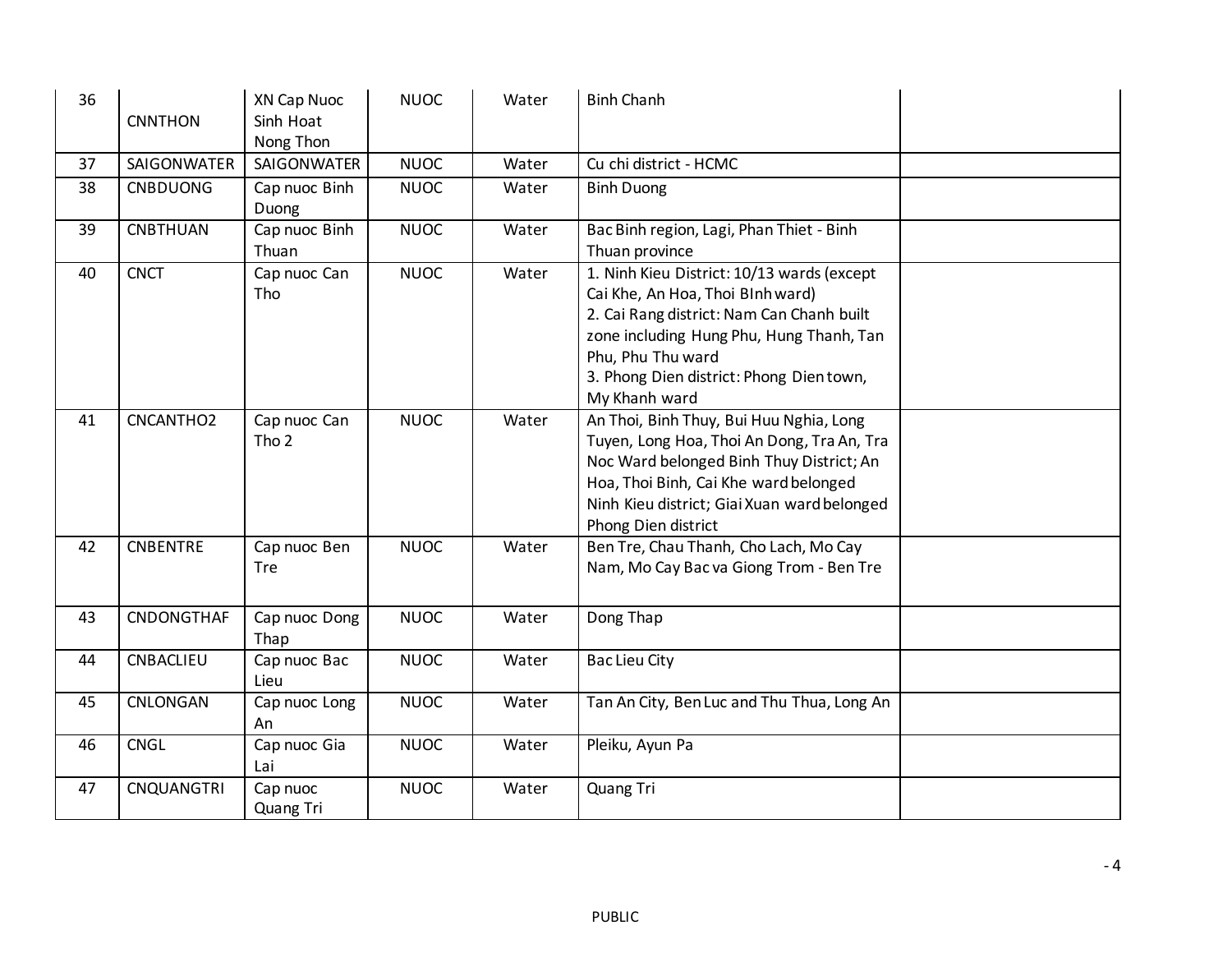| 48 | <b>VIWACO</b>     | Cong ty co<br>phan Viwaco                     | <b>NUOC</b> | Water | Northern region of Hanoi: Thanh xuan<br>district, a part of Trung Hoa ward, Mai Dich,<br>Cau Giay district, Dinh Cong ward, Đại Kim,<br>Thịnh Liet - Hoang Mai district, Nam Tu Lien<br>district and western wards Highway 1A,<br>Thanh tri district Hanoi |  |
|----|-------------------|-----------------------------------------------|-------------|-------|------------------------------------------------------------------------------------------------------------------------------------------------------------------------------------------------------------------------------------------------------------|--|
| 49 | CNSO3HANOI        | Nuoc so 3 Ha<br>Noi                           | <b>NUOC</b> | Water | Hoan Kiem district                                                                                                                                                                                                                                         |  |
| 50 | <b>CNHF</b>       | Cap nuoc Hai<br>Phong                         | <b>NUOC</b> | Water | Hai Phong                                                                                                                                                                                                                                                  |  |
| 51 | CN2HPHONG         | Cap nuoc so 2<br>Hai Phong                    | <b>NUOC</b> | Water | An Duong District                                                                                                                                                                                                                                          |  |
| 52 | <b>CNCB</b>       | Cap nuoc Cao<br>Bang                          | <b>NUOC</b> | Water | Cao Bang                                                                                                                                                                                                                                                   |  |
| 53 | <b>CNSL</b>       | Cap nuoc Son<br>La                            | <b>NUOC</b> | Water | Son La                                                                                                                                                                                                                                                     |  |
| 54 | <b>CNHANAM</b>    | Cap nuoc Ha<br>Nam                            | <b>NUOC</b> | Water | Ha Nam                                                                                                                                                                                                                                                     |  |
| 55 | <b>HAWACO</b>     | Nuoc sach Ha<br>Noi                           | <b>NUOC</b> | Water | Ba Dinh, Cau Giay, Dong Da, Hai Ba Trung,<br>Hoang Mai, Bac Thang Long - Ha Noi                                                                                                                                                                            |  |
| 56 | <b>CNSONTAY</b>   | Cap nuoc Son<br>Tay                           | <b>NUOC</b> | Water | Ha Noi - Son Tay ward, Thach That district<br>(Dai Dong), Ba Vi district (Tay Dang, Van<br>Hoa, Tan Linh, Dong Quang, Chu Minh),<br>Phuc Tho district (Phuc Tho, Sen Trieu, Tich<br>Giang, Tho Loc, Phung Thuong, Ngoc Tao<br>ward)                        |  |
| 57 | <b>CNVTS</b>      | Nuoc sach VTS                                 | <b>NUOC</b> | Water | Apartment HH Linh Dam, KDT Kim Van Kim<br>Lu, peninsula Linh Dam (apartment VP3,<br>VP5, VP6) Hoang Mai district, Hanoi                                                                                                                                    |  |
| 58 | <b>CNTAYHANOI</b> | WaDaco-<br>Cong ty nuoc<br>sach Tay Ha<br>Noi | <b>NUOC</b> | Water | Lai Yen, Song Phuong, Tien Yen, Dac So,<br>Duc Giang, Son Dong, Van Canh, Duc<br>Thuong, Kim Chung, Di Trach, Yen So, Minh<br>Khai, Duong Lieu, Cat Que, Tram Troi ward,<br>Hoai Duc district, Hanoi                                                       |  |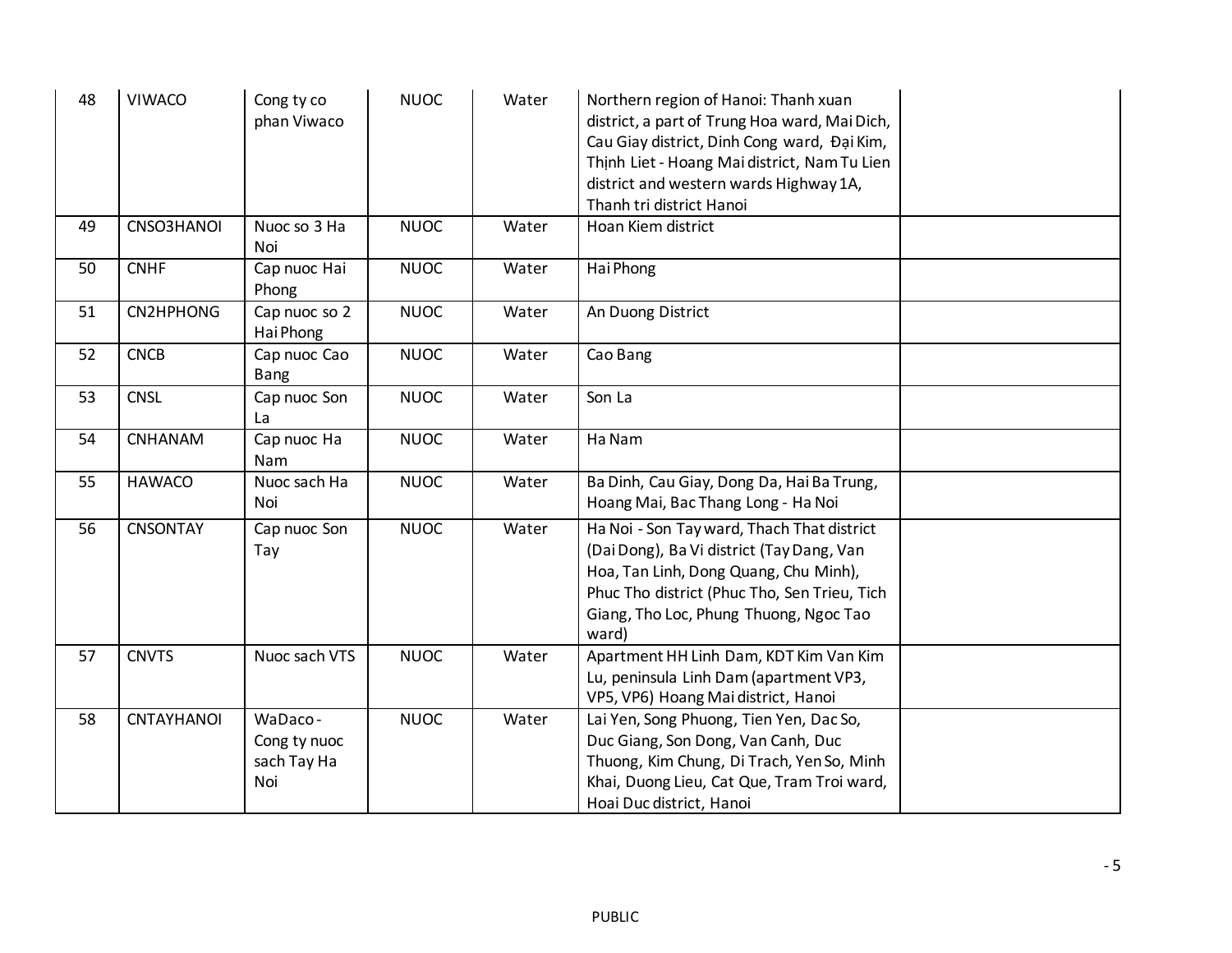| 59 | CNLAICHAU        | Cap nuoc Lai<br>Chau                      | <b>NUOC</b> | Water | Lai Chau Province                                                                                                                                                                                                                                                                                                                                                                                                                                                                                           |  |
|----|------------------|-------------------------------------------|-------------|-------|-------------------------------------------------------------------------------------------------------------------------------------------------------------------------------------------------------------------------------------------------------------------------------------------------------------------------------------------------------------------------------------------------------------------------------------------------------------------------------------------------------------|--|
| 60 | CNSO2HANOI       | Cap nuoc so 2<br>Ha Noi                   | <b>NUOC</b> | Water | Long Bien District, Dong Anh, Gia Lam, Soc<br>Son (Soc Son, Phu Minh, Phu Lo, Mai Dinh,<br>Tien Duong, Dong Xuan ward), Me Linh<br>district (Tran Quang Minh, Chi Dong ward)                                                                                                                                                                                                                                                                                                                                |  |
| 61 | <b>CNHOABINH</b> | Nuoc sach Hoa<br><b>Binh</b>              | <b>NUOC</b> | Water | Hoa Binh province                                                                                                                                                                                                                                                                                                                                                                                                                                                                                           |  |
| 62 | <b>CNNTHONVT</b> | Nuoc Sach<br>Nong Thon<br><b>Vung Tau</b> | <b>NUOC</b> | Water | Ba Ria City (Hoa Long, Long Phuoc village),<br>Phy My Town (Hac Dich, Chau Pha, Song<br>Xoai, Toc Tien), Chau Duc Town (Bau Chinh,<br>Binh Ba, Binh Gia, Binh Trung, Cu Bi, Da<br>Bac, Lang Lon, Nghia Thanh, Quang Thanh,<br>Son Binh, Suoi Nghe, Suoi Rao, Xuan Son),<br>Dat Do Town, Long Dien Town (An Nhut,<br>Tam Phuoc), Xuyen Moc Town (Bau Lam,<br>Bong Trang, Bung Rieng, Hoa Binh, Hoa<br>Hiep, Hoa Hoi, Hoa Hung, Phuoc Tan, Phuoc<br>Thuan, Tan Lam, Xuyen Moc) - Ba Ria Vung<br>Tau Province. |  |
| 63 | <b>CNQN</b>      | Cap nuoc<br>Quang Nam                     | <b>NUOC</b> | Water | Quang Nam Province                                                                                                                                                                                                                                                                                                                                                                                                                                                                                          |  |
| 64 | CNTRANOC         | Cap nuoc Tra<br>$Noc - O$ Mon             | <b>NUOC</b> | Water | Binh Thuy Ward (Thoi An Dong, Tra Noc), O<br>Mon ward, Thoi Lai, Co Do and factory<br>region: Tra Noc 1, Tra Noc 2 - Can Tho City                                                                                                                                                                                                                                                                                                                                                                           |  |
| 65 | <b>CNKT</b>      | Cap nuoc Kon<br>Tum                       | <b>NUOC</b> | Water | Kon Tum                                                                                                                                                                                                                                                                                                                                                                                                                                                                                                     |  |
| 66 | <b>CNDAKLAK</b>  | Cap nuoc Dak<br>Lak                       | <b>NUOC</b> | Water | Dak Lak Province                                                                                                                                                                                                                                                                                                                                                                                                                                                                                            |  |
| 67 | <b>CNBPHUOC</b>  | Cap nuoc Binh<br>Phuoc                    | <b>NUOC</b> | Water | <b>Binh Phuoc Province</b>                                                                                                                                                                                                                                                                                                                                                                                                                                                                                  |  |
| 68 | <b>CNKH</b>      | Cap nuoc<br>Khanh Hoa                     | <b>NUOC</b> | Water | Nha Trang City (almost of Dien Khanh, a<br>part of Cam Lam (Suoi Tan, Suoi Cat),<br>Khanh Son, Suoi Tan                                                                                                                                                                                                                                                                                                                                                                                                     |  |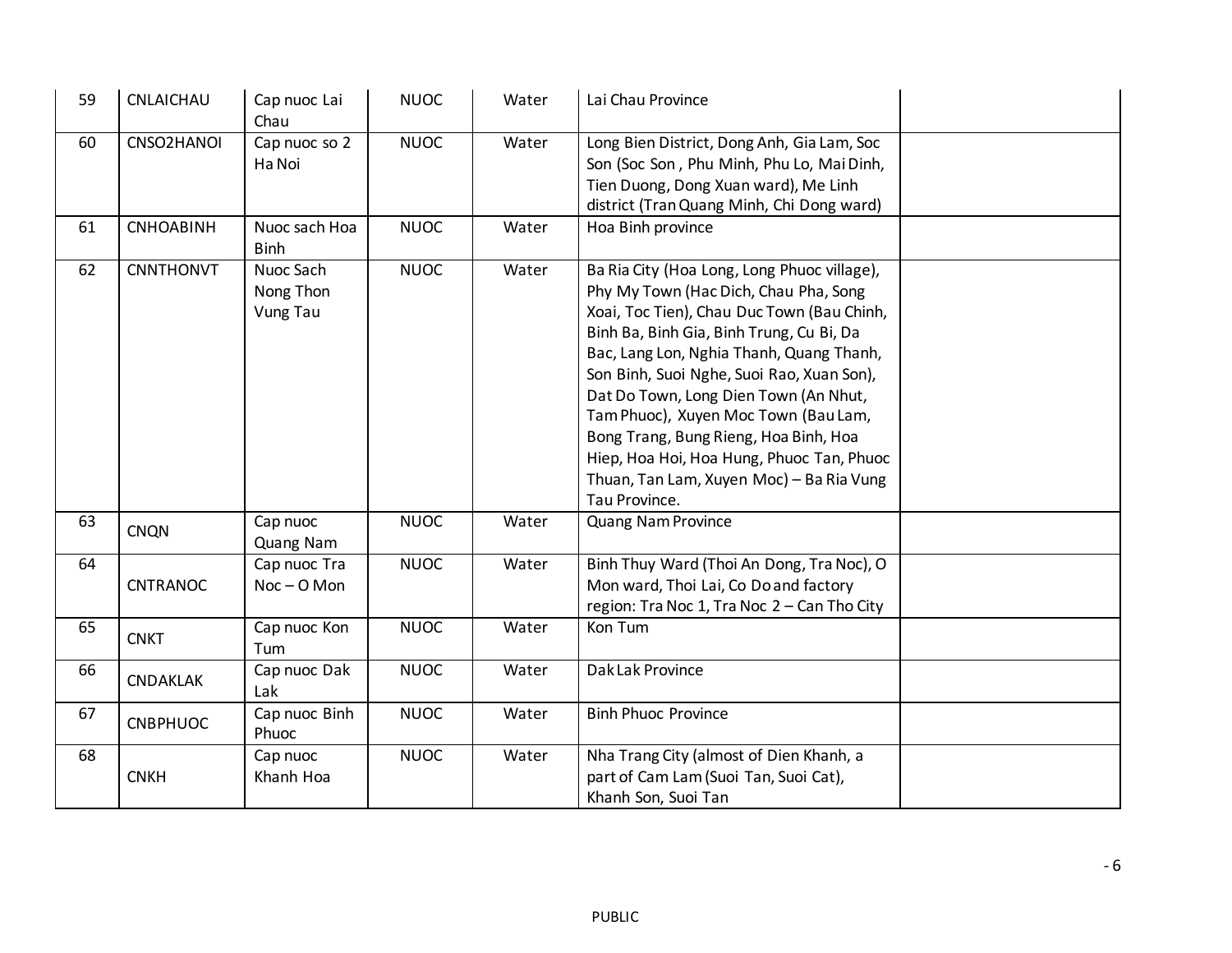| 69 | <b>CNTIENGIANG</b> | Cap nuoc Tien<br>Giang                                | <b>NUOC</b> | Water | <b>Tien Giang Province</b>                                                                                                                                       |  |
|----|--------------------|-------------------------------------------------------|-------------|-------|------------------------------------------------------------------------------------------------------------------------------------------------------------------|--|
| 70 | <b>CNTRAVINH</b>   | Cap nuoc Tra<br>Vinh                                  | <b>NUOC</b> | Water | Tra Vinh City and towns: Cau Ke, Cau<br>Ngang, Cau Quan, Chau Thanh Duyen Hai,<br>My Long, Tieu Can, Tra Cu - Tra Vinh<br>Province                               |  |
| 71 | CNTAYNINH          | Cap nuoc Tay<br>Ninh                                  | <b>NUOC</b> | Water | <b>Tay Ninh Province</b>                                                                                                                                         |  |
| 72 | CNLAMDONG          | Cap nuoc Lam<br>Dong                                  | <b>NUOC</b> | Water | Da Lat City and towns: Bao Lam, Da Huoai,<br>Da The, Dam Rong, Don Duong, Lac Duong,<br>Lam Ha - Lam Dong Province                                               |  |
| 73 | <b>CNKGIA</b>      | Cap nuoc Kien<br>Glang                                | <b>NUOC</b> | Water | Rach Gia City, Ha Tien City, An Bien, An<br>Minh, Chau Thanh. Giang Thanh, Giong<br>Rieng, Hon Dat, Kien Luong, Phu Quoc, Tan<br>Hiep Town - Kien Giang Province |  |
| 74 | <b>CNCRANH</b>     | Cap nuoc Cam<br>Ranh                                  | <b>NUOC</b> | Water | Cam Ranh - Khanh Hoa Province                                                                                                                                    |  |
| 75 | <b>CNHUNGYEN</b>   | Cap nuoc Hung<br>Yen                                  | <b>NUOC</b> | Water | Hung Yen City, An Thi, Khoai Chau, Kim<br>Dong, Tien Lu Town - Hung Yen Province                                                                                 |  |
| 76 | CNBACGIANG         | Cap nuoc Bac<br>Giang                                 | <b>NUOC</b> | Water | Bac Giang City, Doi Ngo Town (Luc Nam),<br>Dinh Tram factory region Song Khe - Noi<br>Hoang                                                                      |  |
| 77 | <b>CNHATINH</b>    | Cap nuoc Ha<br>Tinh                                   | <b>NUOC</b> | Water | Ha Tinh City, Cam Xuyen, Hong Linh, Can<br>Loc, Huong Son, Nghi Xuan, Duc Tho, Ky<br>Anh, Huong Khe Town                                                         |  |
| 78 | <b>CNVINHLONG</b>  | Cap nuoc Vinh<br>Long                                 | <b>NUOC</b> | Water | Vinh Long City, Long Ho, Vu Liem, Tam Binh<br>and Tra On Town - Vinh Long Province                                                                               |  |
| 79 | CNLANGSON          | Cap nuoc Lang<br>Son                                  | <b>NUOC</b> | Water | Lang Son City, Gia Binh, Van Lang, Cao Loc,<br>Chi Lang, Dinh Lap, Huu Lung, Loc Binh,<br>Trang Dinh, Bac Son Town                                               |  |
| 80 | <b>CNHUDS</b>      | Cong ty TNHH<br>MTV Dich vu<br>nha o va Khu<br>do thi | <b>NUOC</b> | Water | Urban areas: Linh Dam, Phap Van - Tu<br>Hiep, Dinh Cong (Hoang Mai Ward), Viet<br>Hung (Long Bien Ward), My Dinh 2 (Nam Tu<br>Liem Ward) - Ha Noi                |  |

PUBLIC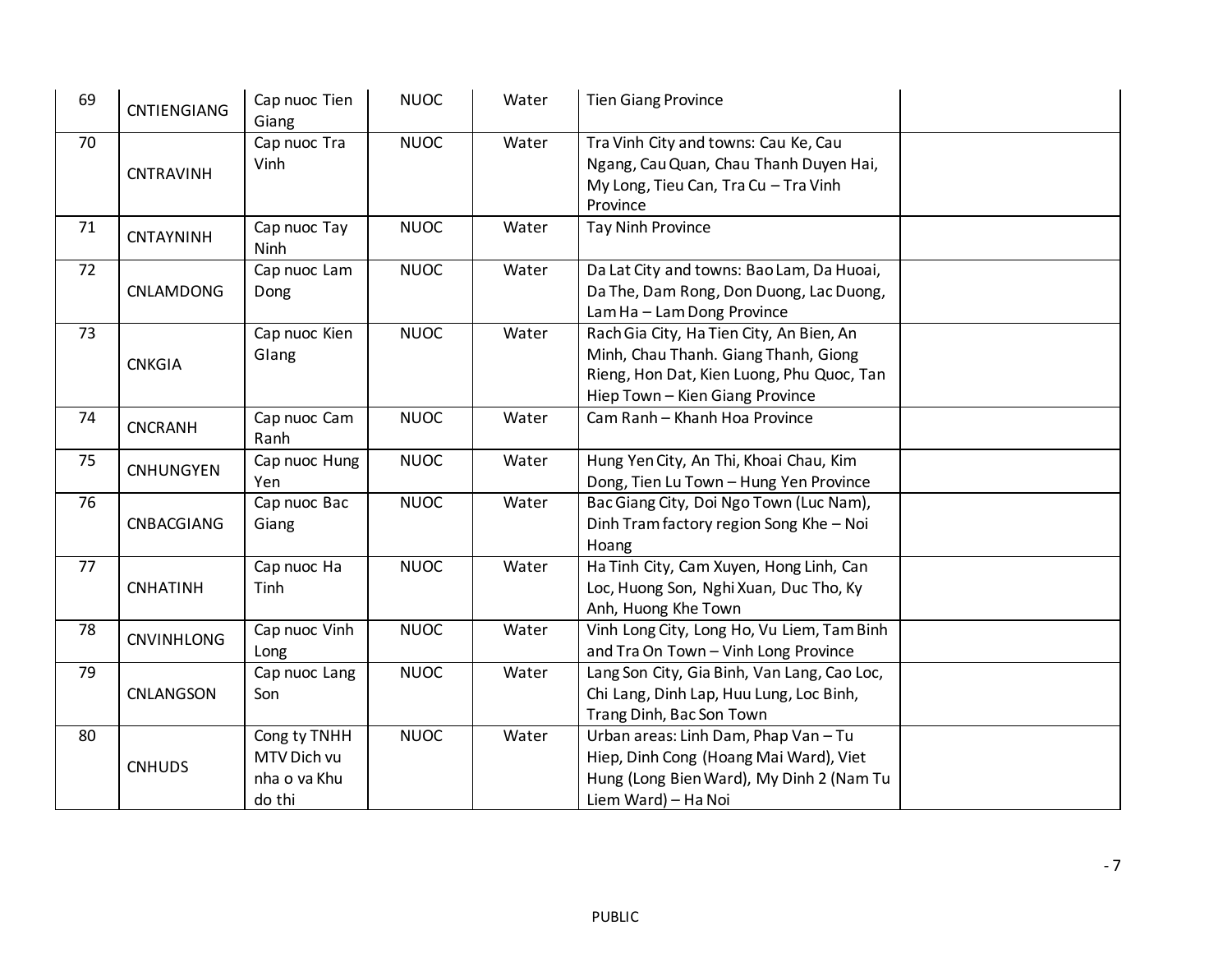| 81 | <b>CNQNINH</b>    | Cap nuoc<br>Quang Ninh                   | <b>NUOC</b> | Water | <b>Quang Ninh Province</b>                                                                                                                                                                                                                                                                                                                                                                                                                                                                             |  |
|----|-------------------|------------------------------------------|-------------|-------|--------------------------------------------------------------------------------------------------------------------------------------------------------------------------------------------------------------------------------------------------------------------------------------------------------------------------------------------------------------------------------------------------------------------------------------------------------------------------------------------------------|--|
| 82 | CNNGHEAN          | Cap nuoc Nghe<br>An                      | <b>NUOC</b> | Water | Nghe An Province                                                                                                                                                                                                                                                                                                                                                                                                                                                                                       |  |
| 83 | <b>CNDTTHANH</b>  | Nuoc Dong<br><b>Tien Thanh</b><br>Thu Do | <b>NUOC</b> | Water | Ly Nhan Town (Bac Ly, Chan Ly, Chinh Ly,<br>Cong Ly, Dao Ly, Duc Ly, Hop Ly, Nguyen Ly,<br>Tran Hung Dao, Van Ly) - Ha Nam Province.<br>Quoc Oai Town (Can Huu Town, Cong Hoa,<br>Dai Thanh, Dong Quang, Liep Tuyet, Nghia<br>Huong, Ngoc Liep, Phuong Cach, Sai Son,<br>Tan Hoa, Tan Phu. Tuyet Nghia, Yen Son),<br>Thach That Town (Binh Phu Town, Canh<br>Nau, Can Kiem, Chang Son, Di Nau, Huong<br>Ngai, Kim Quan, Lien Quan, Thach Xa),<br>Urban area Sunny and Vinhomes West<br>Point - Ha Noi) |  |
| 84 | <b>CNVINHPHUC</b> | Cap nuoc Vinh<br>Phuc                    | <b>NUOC</b> | Water | Phuc Yen City - Vinh Phuc Province                                                                                                                                                                                                                                                                                                                                                                                                                                                                     |  |
| 85 | <b>CNHADONG</b>   | Cap nuoc Ha<br>Dong                      | <b>NUOC</b> | Water | Dan Phuong Town, Hoai Duc Town (Dong<br>La, La Phu, An Khanh, Van Con, An Thuong),<br>Nam Tu Lien Town (Dai Mo, Tay Mo), Phu<br>Xuyen Town, Thanh Oai Town (Cao Vien,<br>Thanh Cao, Thanh Mai, Binh Minh, Bich<br>Hoa), Ung Hoa Town and Ha Dong Ward -<br>Ha Noi                                                                                                                                                                                                                                      |  |
| 86 | CNNAMDINH         | Cap nuoc Nam<br><b>Dinh</b>              | <b>NUOC</b> | Water | Nam Dinh City, Truc Ninh, Y Yen, Vu Ban<br>Ward                                                                                                                                                                                                                                                                                                                                                                                                                                                        |  |
| 87 | <b>CNDBIEN</b>    | Cap nuoc Dien<br><b>Bien</b>             | <b>NUOC</b> | Water | Dien Bien City, Dien Bien, Muong Lay,<br>Muong Cha, Tuan Giao, Tua Chua, Muong<br>Nhe, Dien Bien Dong, Muong Anh                                                                                                                                                                                                                                                                                                                                                                                       |  |
| 88 | <b>CNTHOTNOT</b>  | Cap nuoc Thot<br><b>Not</b>              | <b>NUOC</b> | Water | Thot Not Ward, Vinh Thanh Town - Can<br>Tho City                                                                                                                                                                                                                                                                                                                                                                                                                                                       |  |
| 89 | <b>CNSOCTRANG</b> | Cap nuoc Soc<br>Trang                    | <b>NUOC</b> | Water | Soc Trang Province                                                                                                                                                                                                                                                                                                                                                                                                                                                                                     |  |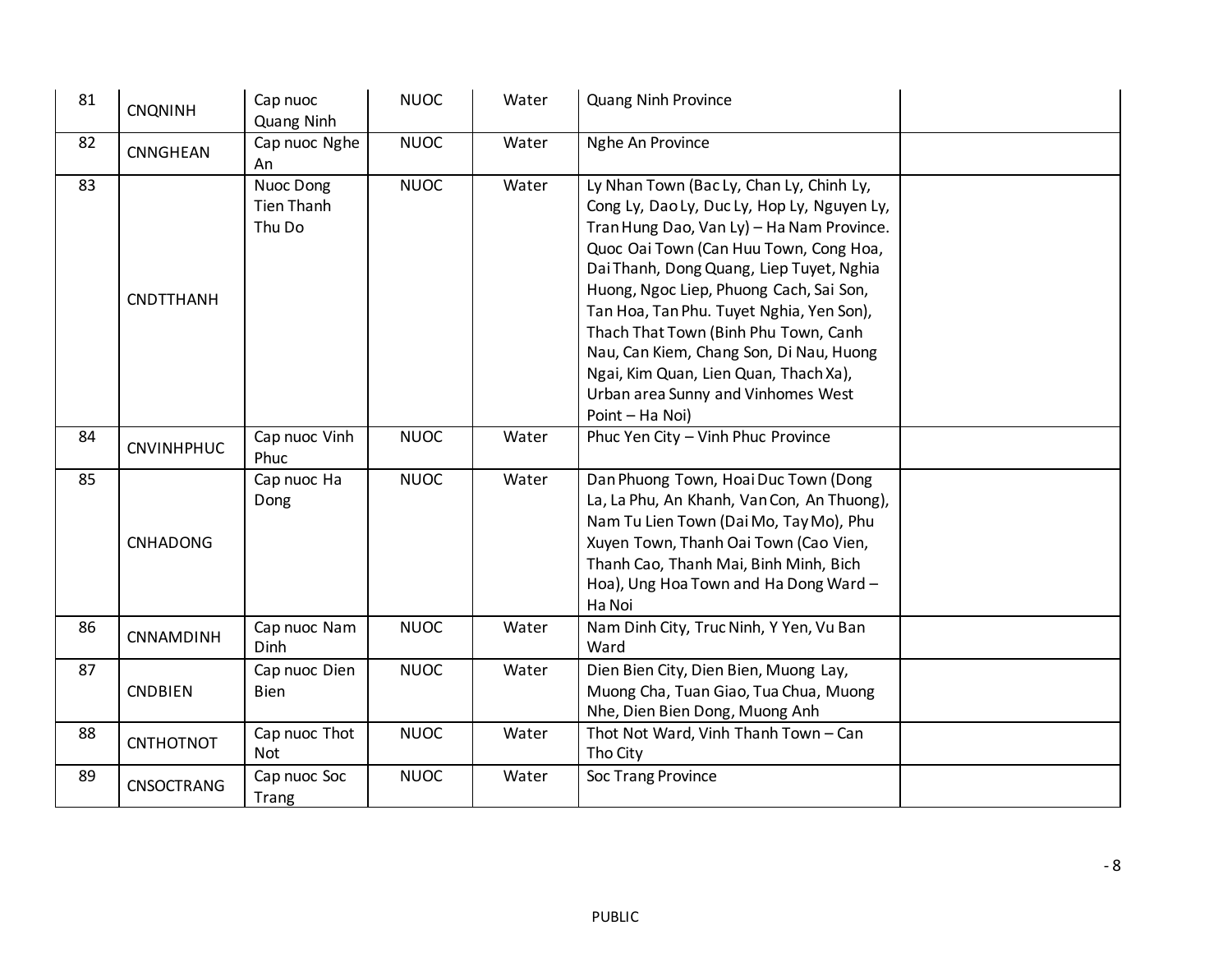| 90  | <b>CNMANGTHIT</b> | Cap nuoc<br>Mang Thit  | <b>NUOC</b>   | Water                       | Mang Thit Town - Vinh Long province                                                                                                                                                                                                                                                           |
|-----|-------------------|------------------------|---------------|-----------------------------|-----------------------------------------------------------------------------------------------------------------------------------------------------------------------------------------------------------------------------------------------------------------------------------------------|
| 91  | <b>CNNAMHANOI</b> | Cap nuoc Nam<br>Ha Noi | <b>NUOC</b>   | Water                       | Urban area Thanh Ha, Ha Dong Ward, Ha<br>Noi                                                                                                                                                                                                                                                  |
| 92  | <b>CNTHT</b>      | Cap nuoc T.H.T         | <b>NUOC</b>   | Water                       | Phung Xa (Thach That Town) - Ha Noi                                                                                                                                                                                                                                                           |
| 93  | <b>CNHAIDUONG</b> | Cap nuoc Hai<br>Duong  | <b>NUOC</b>   | Water                       | Ha Duong Province                                                                                                                                                                                                                                                                             |
| 94  | <b>NAGAOKA</b>    | Cap nuoc Ngoc<br>Tuan  | <b>NUOC</b>   | Water                       | Luong Bang town, Chinh Nghia, Nhan La,<br>Song Mai, Dong thanh, Mai Dong, Nghia<br>Dan belong to Kim Dong town; Quang Lang<br>town, Xuan Tructown, Phu Ung Town An<br>Thi; Phan Dinh Phung, Phung Chi Kien, Xuan<br>Duc, Hung Long, Hoa Phong, Ngoc Lam,<br>Duong Quang belong to My Hao Town |
| 95  | CNBACNINH         | Cap nuoc Bac<br>Ninh   | <b>NUOC</b>   | Water                       | <b>Bac Ninh Province</b>                                                                                                                                                                                                                                                                      |
| 96  | <b>MOBI</b>       | Mobifone               | <b>DTDDTQ</b> | Mobile<br>phone<br>Postpaid | Nation wide                                                                                                                                                                                                                                                                                   |
| 97  | <b>KPLUS</b>      | $K +$                  | CAP           | Television                  | Nation wide                                                                                                                                                                                                                                                                                   |
| 98  | <b>SCTVTHC</b>    | <b>SCTV</b>            | <b>NET</b>    | Internet                    | Nation wide                                                                                                                                                                                                                                                                                   |
| 99  | Mobifone          | Mobifone               | <b>PPCARD</b> | Mobile<br>phone<br>Prepaid  |                                                                                                                                                                                                                                                                                               |
| 100 | Vinaphone         | Vinaphone              | <b>PPCARD</b> | Mobile<br>phone<br>Prepaid  |                                                                                                                                                                                                                                                                                               |
| 101 | Viettel           | Viettel                | <b>PPCARD</b> | Mobile<br>phone<br>Prepaid  |                                                                                                                                                                                                                                                                                               |
| 102 | Vietnamobile      | <b>VNMB</b>            | <b>PPCARD</b> | Mobile<br>phone<br>Prepaid  |                                                                                                                                                                                                                                                                                               |